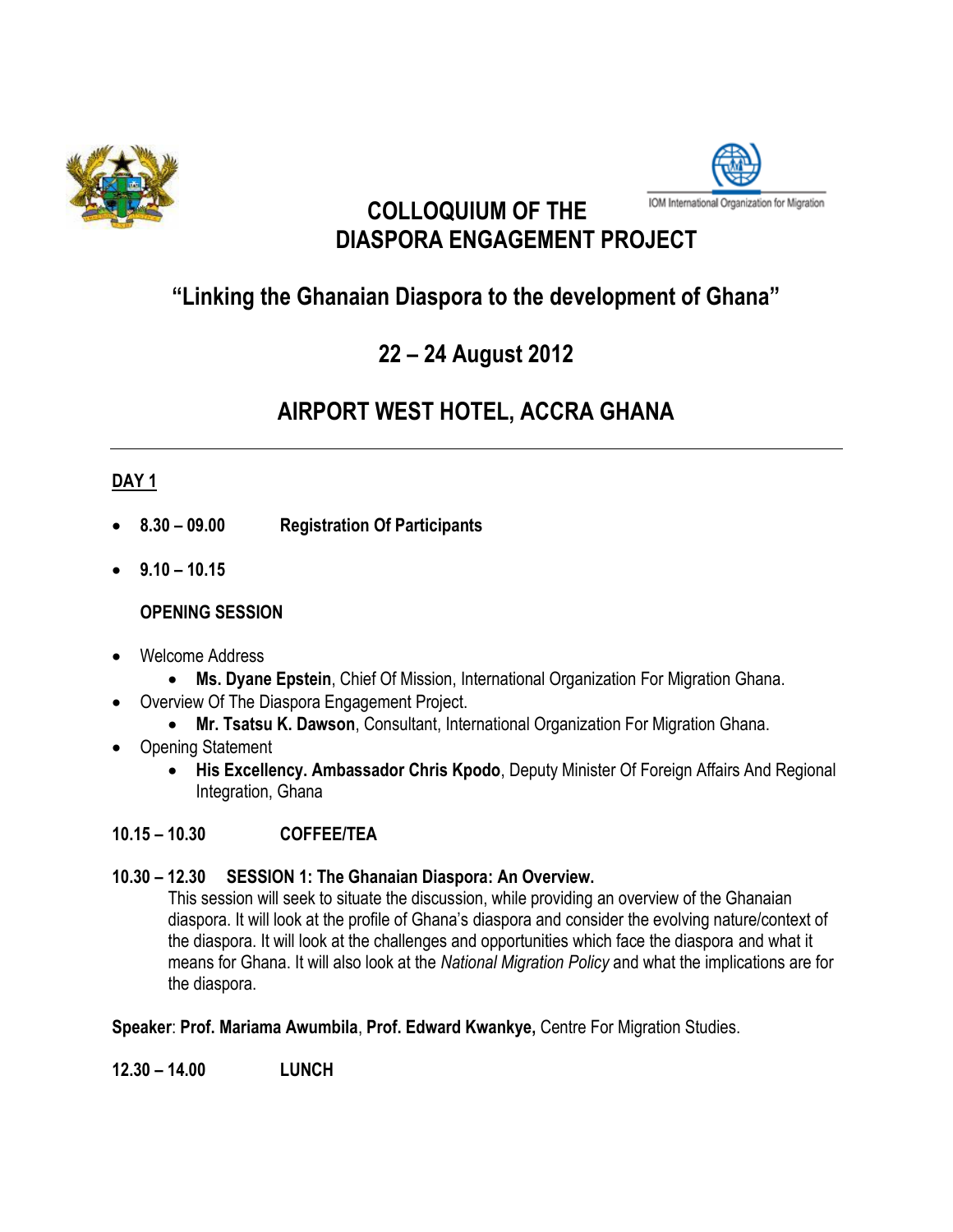### **14.00 – 15.45 SESSION II: The Ministry Of Foreign Affairs And The Ghanaian Diaspora: Protecting The Interest Of The Ghanaian Diaspora**

This session will consider the challenges faced by the Ghanaian diaspora and what the role of the Ministry has been to address them. It will look at some of the best practices in engaging the diaspora and how the State can better improve on its services to the Ghanaian diaspora.

**Speaker: Mr. Ebenezer Appreku**, Director, Ministry Of Foreign Affairs And Regional Integration, **Mr. Daniel Dake**, Union Of Ghanaian Associations In Germany (UGAG) **Moderator**: **Mr. Tsatsu Dawson,** Consultant, International Organization For Migration.

## **15.45 – 16.00 COFFEE/TEA**

### **16.00 – 18.00 SESSION III: Partnership For Economic Growth And Development: Foreign Direct Investments And Remittances**.

The Ghanaian diaspora's monetary contribution to the country outweighs all official development assistance. Building a partnership which is mutually beneficial to both parties is, therefore, very important. This session will look at the diaspora's contribution and how the Government is harnessing this potential for development. It will also look at Government fiscal policy towards the diaspora and its policy in addressing some of the bottle necks which prevent active participation of the diaspora in development.

**Speakers**: **Mr. Joseph Acheampong**, Research Department, Bank Of Ghana, **Dr. Richard Adjei,** Ghana Investment Promotion Centre**, Mr. Toni Kofi**, The Representative Council Of Ghanaian Organizations In The Netherlands (RECOGIN)

**Moderator: Prof. Mariama Awumbila**, Centre For Migration Studies

## **DAY 2**

#### **9.00 – 10.30 SESSION IV: Addressing The Challenge Of Dual Citizenship, Immigration And Residence Of The Ghanaian Diaspora.**

This session will look at contemporary issues in citizenship, facilitating immigration and residence for Ghana's diaspora. It will explain the current state of affairs with regard to dual nationality, special immigration and residence arrangements for Ghanaians and their families. It will also seek to address challenges faced by Ghanaians even where they possess dual citizenship. It will also consider how the current state of affairs affects the Ghanaian diaspora.

**Speaker**: **Mr. David Agorsor**, Director, Migration Unit, Ministry Of Interior. **Dr. Prosper Asima**, Assistant Director, Ghana Immigration Service, **Mr. Kwao Amegashie**, Ghana Association Of Minnesota. **Moderator: Mr. Ebenezer Appreku**, Director, Ministry Of Foreign Affairs And Regional Integration.

## **10.30 – 10.45 COFFEE/TEA**

## **10.45 – 12.45 SESSION V: Diaspora Participation in National Processes and Dialogue.**

This session will look at integrating the diaspora into Ghana's development planning. It will look at ensuring the participation of Ghanaians in all aspects of Ghanaian life. It will look at proposed constitutional provisions which are favorable to the Ghanaian diaspora.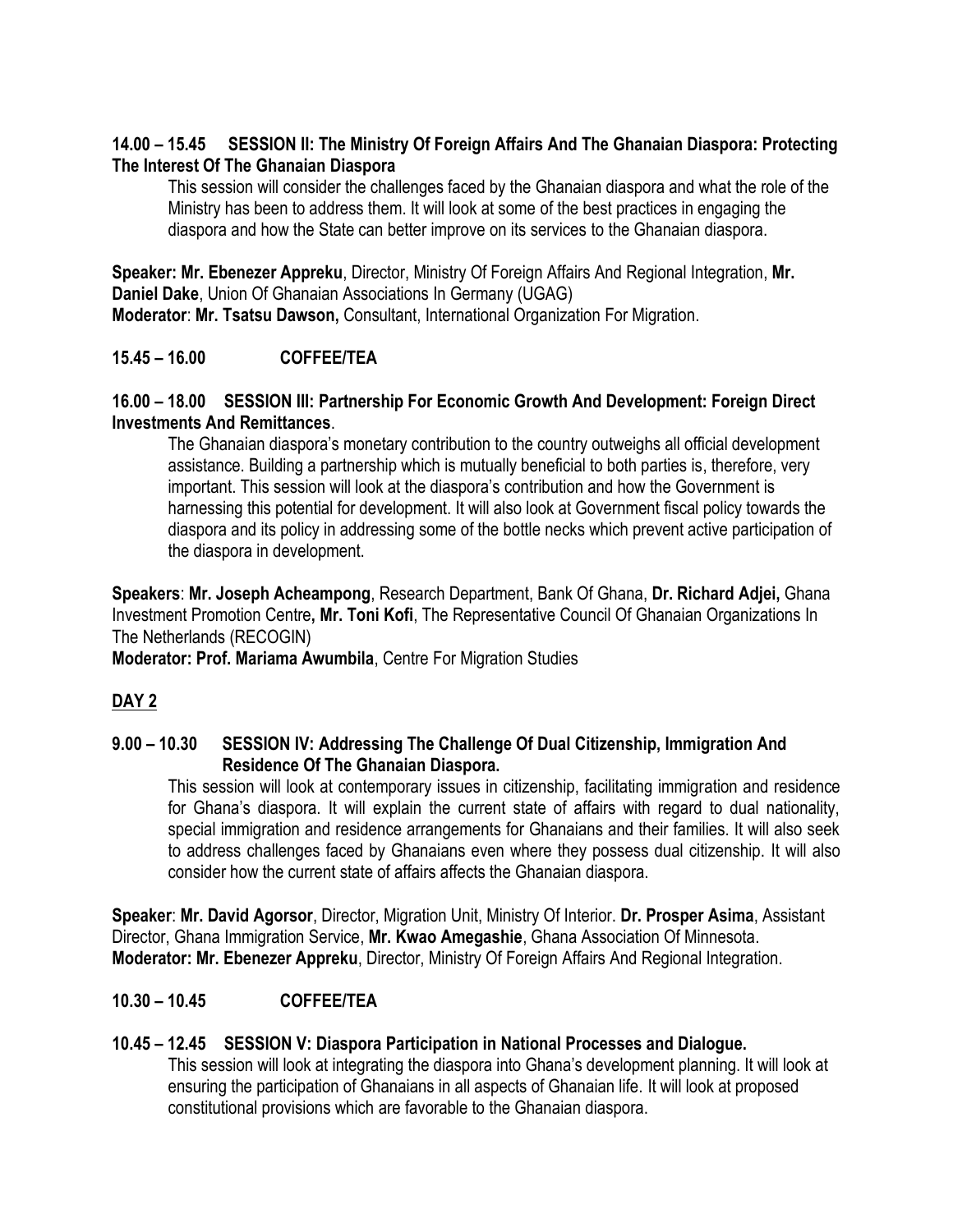**Speaker**: **Ms. Mary Mpereh**, The National Development Planning Commission, **Dr. Raymond Atuguba,** Executive Secretary, Constitution Review Commission, **Alhaji Mohammed Mardah,** National Council Of Ghanaian Associations, Inc, USA

**Moderator:** Dr. Richard Adjei, Ghana Investment Promotion Centre.

### **12.45 – 14.00 LUNCH**

#### **14.00 – 15.45 SESSION VI: Charitable Giving And Humanitarian Assistance: Understanding The Context: Project Management And Implementation In Ghana.**

Understanding the local context is a prerequisite of a successful implementation of projects. This session will discuss some of the challenges that diaspora associations face when they attempt to undertake projects. It will also look at the local context, and what is required for a successful implementation of programmes. The discussion will also look at building successful local partners for development. This session will also seek to explain the criteria, procedures, mechanisms and requirements for charitable giving and humanitarian assistance provided by the diaspora.

**Speaker: Dr. William Brown,** The Adventist Development And Relief Agency (*ADRA*), **Dr. Larbi-Siaw,** Ministry of Finance and Economic Planning, **Mr. Isaac Acheampong**, [Council Of Ghanaian Organizations](http://www.ghanaembassy.nl/index.php/ghanaian-community/organisations/137-council-of-ghanaian-organisations-in-the-netherlands-coghan.html) [In The Netherlands \(COGHAN\)](http://www.ghanaembassy.nl/index.php/ghanaian-community/organisations/137-council-of-ghanaian-organisations-in-the-netherlands-coghan.html)

**Moderator: Mr. Daniel Sam,** International Organization For Migration, Accra, Ghana.

## **15.45 – 16.00 COFFEE/TEA**

#### **16.00 – 18.00 SESSION VII: Return and reintegration: opportunities and challenges.**

The session will look at the experiences and challenges faced by returnees. It will also consider programmes which aim to encourage returns to Ghana, and opportunities that exist in the country. Lastly, it will consider attempts which are being made by various actors to encourage returns and reintegration to Ghana.

**Speakers**: **Mr**. **David Tette**, **Advisor,** Migration & Diaspora, Centre for International Migration and Development (CIM) at the Deutsche Gesellschaft Für Internationale Zusammenarbeit (GIZ) GmbH, Mr. **Daniel SAM**, MIDA Project, IOM, **Rev. Frank P. Twumasi**, Scholars In Transit, Nkoranza, Brong Ahafo Region.

**Moderator: Mr. Peter Owusu-Mainoo,** Ministry Of Foreign Affairs And Regional Integration.

## **DAY 3**

#### **9.00 – 10.30 SESSION VIII: Understanding the Ports, Customs and Excise procedures.**

The session will be dedicated to understanding the mechanisms of Ghana Ports and Harbours, the Excise and Custom duty as well as efforts at simplifying and modernizing the system.

**Speakers**: **Mr. Nii Amasa, Ghana Ports And Harbour Authority, Mr Robert Nana Mensah, Customs And Exercise, Ghana Revenue Authority, Ms. A. Amoah,** *Gcnet* **(Ghana Community Network Services Limited)**

**Moderators: Dr. Prosper Asima,** Assistant Director, Ghana Immigration Service